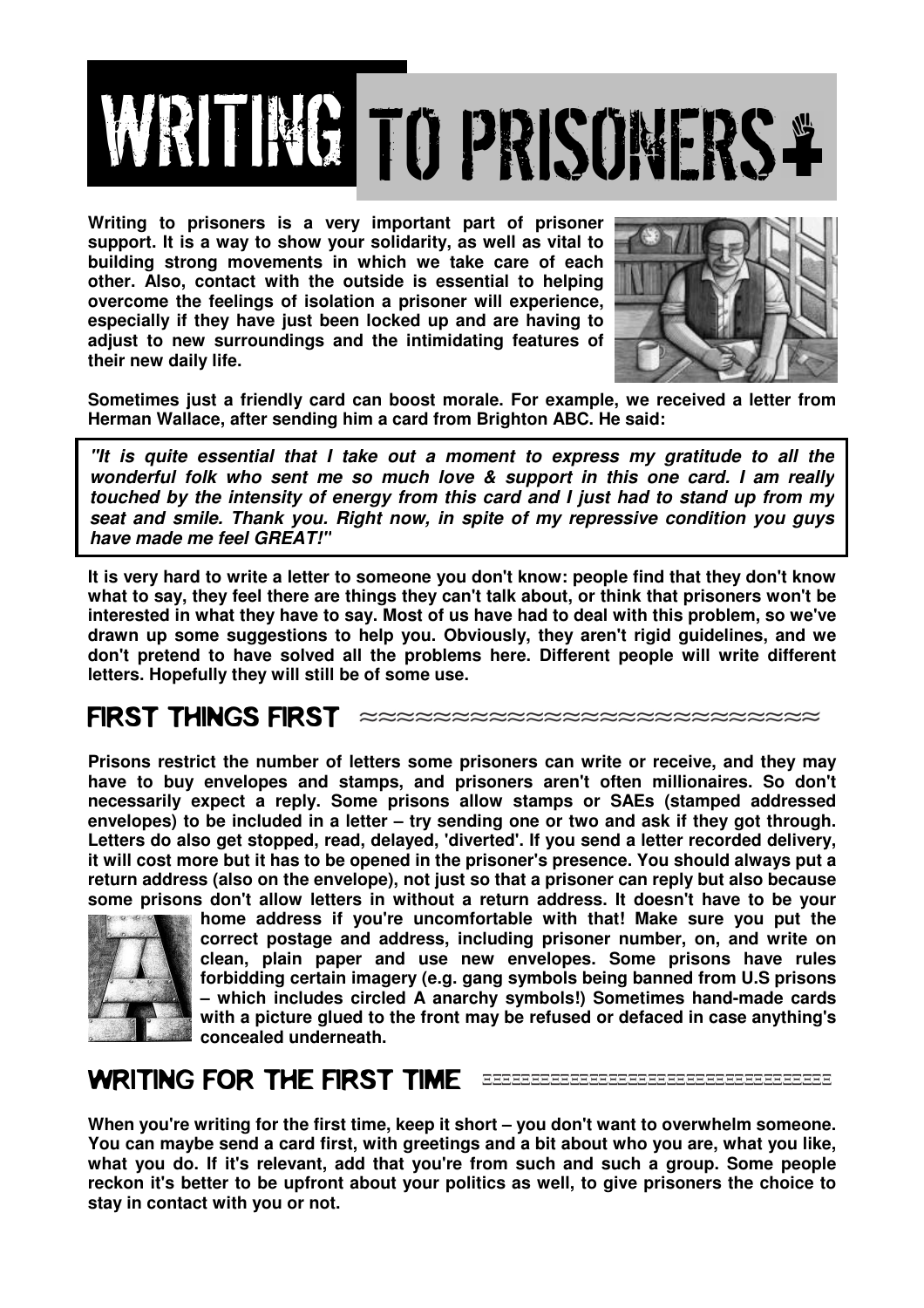**You can say where you heard about them from too. If you are writing to a framed prisoner, and you believe them to be innocent, it helps to say so, as it gives people confidence to know that you believe them. If the prisoner is in for a political charge you should obviously let them know you support their actions but don't treat them as great martyrs to the cause, but like normal people!** 

**Don't worry about the possibility of depressing them with tales from your everyday life or having fun – prison is basically dead boring, and any news that livens it up, whether it's about people they know or not, is generally welcome. In fact humour and being a connection to 'normal' life via what you write can be more than welcome!** 

**Remember not to write anything that is likely to get the prisoner in trouble with the screws, or get you or anyone else in trouble with the cops. Also, don't send political literature without asking first.** 

**It'd be a shame to get totally paranoid though; if you are writing to a political prisoner and you are involved with resistance, and if they are interested, it's vital to keep them involved by telling them about actions, sending them newsletters if they want them, discussing ideas and strategies with them.** 

## OTHER PRACTICAL SUPPORT  $\approx\approx\approx\approx\approx\approx\approx\approx\approx\approx\approx\approx\approx\approx\approx\approx\approx$



**Over the recent years what can and cannot be sent to prisoners has undergone a number of confusing changes, with a blanket ban on all items being sent at one point. The bottom line is that every prison has its own rules as to what can be sent in or how visits get organised, the best thing is to ask the prisoner what s/he is allowed to get or how to arrange a visit. You can always try contacting the prison, but they are notoriously elusive, so you could spend ages trying to get through. More to the point, screws have a habit of lying through their teeth; so don't assume that the first answer you get will be anything close to the truth! Food and toiletries are not permitted in any prisons for obvious reasons but sometimes apparently innocuous items are denied, for instance photographs with the prisoners face on them** 

**(actually to stop prisoners forging ID cards!). If you send anything in, clearly write at the top of your letter what you've enclosed as this lessens the chances of light-fingered screws having off with it. Some things you might consider sending in are:** 

**Books – as of September 1, 2015, the notorious so-called 'books ban' was ended, as was the limit of only 12 books per prisoner per cell. However, books can only be ordered and sent from four approved suppliers: Blackwells, Foyles, Waterstones and WH Smiths. The reasons behind the original ban were twofold: sheer bloody-mindedness and the need to save money through staff cuts - searching sent in items for contraband is time consuming and ties up large numbers of screws. Note however, that some literature may still be withheld on the grounds of content but the prisoner, citing Human Rights legislation, can generally dispute this. Books and magazines are only meant to be censored or refused if they're racially abusive, identify individual screws by name, or threaten "good order and discipline" (however you choose to interpret that!). If you've any doubts again ask the prisoner.** 

**Magazines – again the policy varies so as above check first. Surprisingly, widely available publications are more likely to be refused while obscure zines may get through okay. This is because most prisons have an appointed local newsagent which you have to use for 'off the shelf' publications. You pay for a magazine, newspaper or puzzle book at the shop and give them the inmate's prison number and this is forwarded to them. It's even possible to**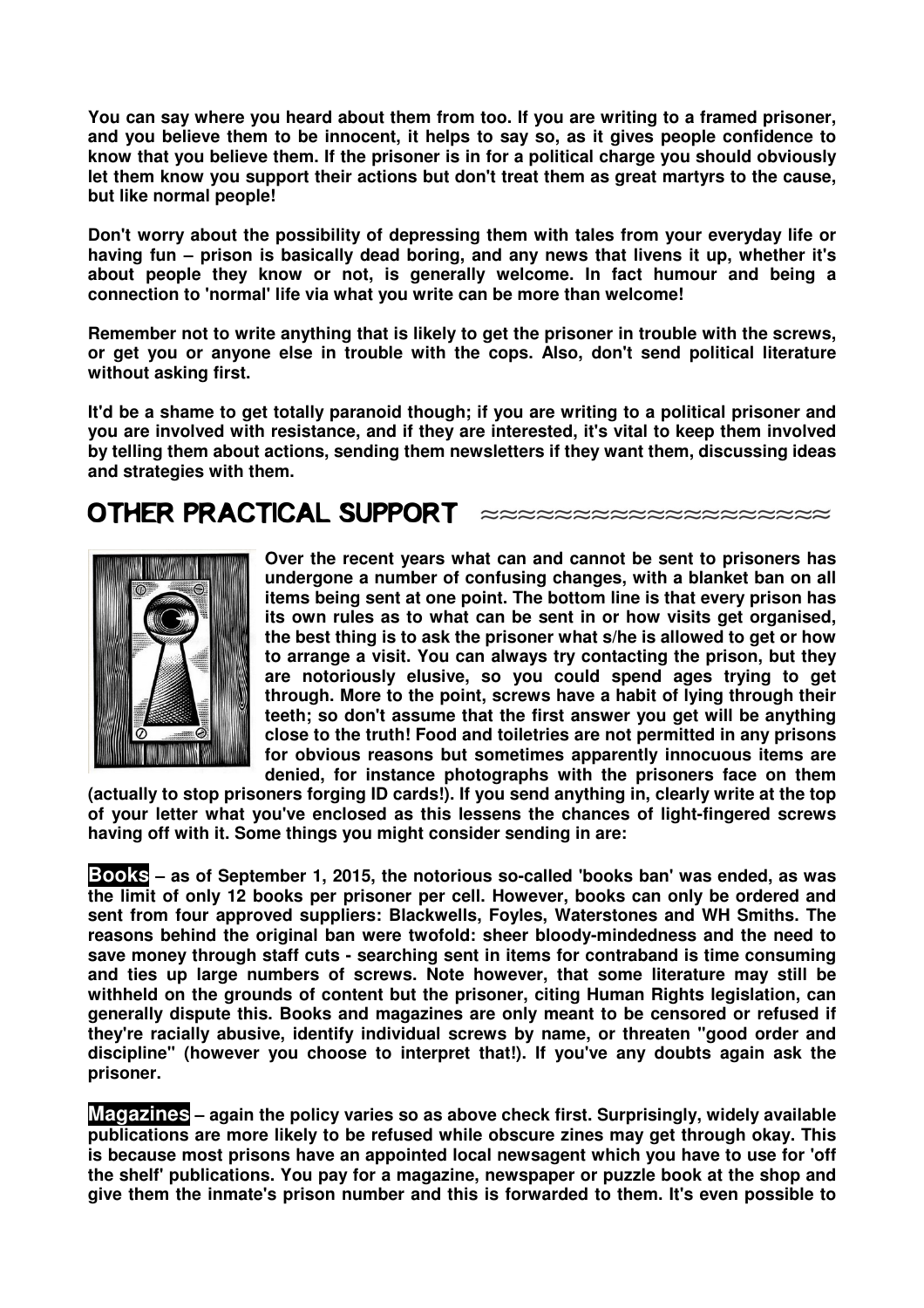**set up a subscription to a daily newspaper this way. It is often possible to send small zines or political newspapers in, but usually only if they are sent straight from the publisher (i.e. with the address on the zine/paper and on the return envelope being the same).** 



**Stamps – these are gold dust for prisoners, if they can receive them, not only for sending letters but also as currency. Many prisons will not allow stamps and obviously screws will often pocket them. UK prisons should all allow stamped-addressed envelopes in, which obviously makes it easier for a prisoner to reply. These are the safest bet (after all it's hardly a huge outlay) but write your address in pencil so the prisoner can remove it if they have a** 

**more important letter to send. For prisoners abroad however, there is no alternative since the Post Office stopped selling IRCs (International Reply Coupons).** 

**Cash – while the amount most prisoners can spend on a weekly basis is limited, their actual income to spend on "luxuries" such as usable razors, tobacco, paper, phone cards etc is often microscopic, particularly if they are refusing work. On top of this, the private companies who run prison canteens (currently Booker/DHL), only sell expensive brandnamed products and, incredibly, get away with selling it at more than high-street prices! Funds from the outside can therefore be vital, but cash is not used in prisons and inmates have an 'account' with a certain amount freed up each week as 'spends'. Obviously if you're sending more than a couple of quid it's worth checking first, but as a general guide funds should only be sent as postal orders made payable to "HM Prison Service". Make sure that you write the prisoner's full name and prison number clearly on the back of the P.O., or they won't get it. The Scottish Prison Service also operates an electronic Secure Payment Services [http://sps.prison-technology-services.com/] but this only covers privately operated prisons in England, Scotland and Wales at present.** 

**Phone cards – Phone cards from the outside didn't work on prison phones! If you want to help someone with the cost of calls to friends and family send them a postal order, as they'll have to buy credit inside.** 

**Music, clothes, footwear, etc. – apart from remand prisoners (who can have clothes and footwear handed in to them) all other items are banned from being sent in. Everything else has to be purchased from 'approved' mail-order retailers such as Argos by the prisoner using their weekly 'spends' allowance. No more sending in you own tape or CD compilations!** 

**Visiting – If you would like to visit a prisoner, get in touch with them first, or with their support group, to check if this will be okay. Visits can be made usually with up to 3 adults and a few children at a time and can last about an hour. Remand (unconvicted) prisoners are usually allowed 3 visits a week up to a visit every day, and you might just need to show up at visiting times with photo ID. Convicted prisoners are allowed much less visits (usually only a few a months) and these visits must be pre-arranged by the prisoner sending out a Visiting Order (V.O.) to the potential visitor. If you can't use a visiting order you've been sent you should send it back to the prisoner so they can send it to someone else instead. When visiting, you may be able to hand things in for the prisoner – check the individual prison regulations – but you may not be able to take** 



**more in to the visiting area than some change for the drinks machines (you will probably be able to lock your other belongings in a locker before going in). You can expect to be searched. You definitely can't bring in drugs, alcohol, cameras, recording devices (unless you are the legal advisor), and mobile phones, explosive and so on. Smuggling contraband in - even without any intention of passing it to the prisoner! - and getting caught will place severe restrictions on the prisoner's visiting privileges so be wise!**